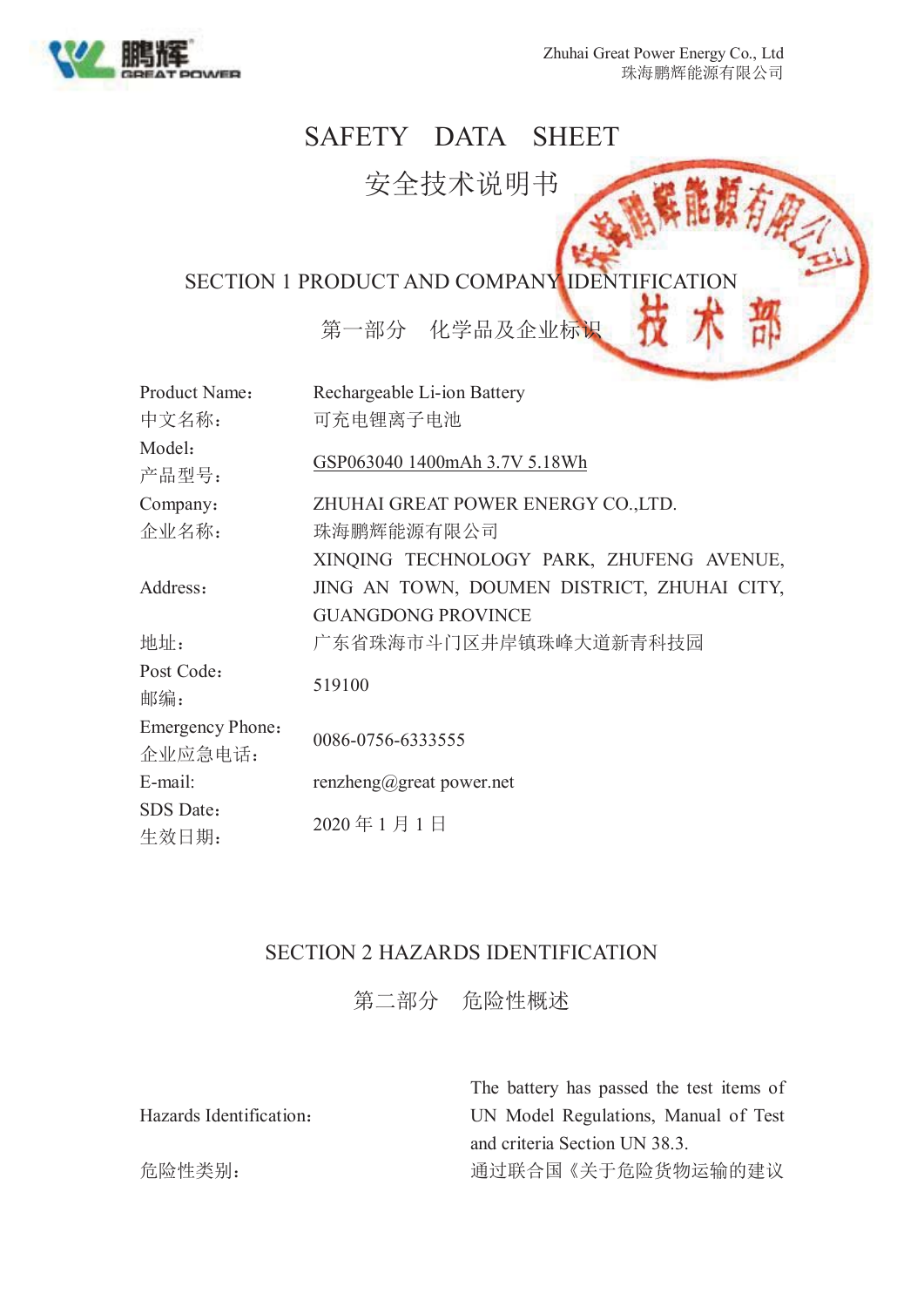

书 试验和标准手册》UN38.3 试验。 Emergency Overview: Caution: Avoid contact and inhalation the electrolyte contained inside the battery. 侵入途径: 眼睛和皮肤接触、吸入电池内的物质。 健康危害: カンテンスのコンティングの毒理学研究。避免直接接触电 池内的物质,防止吸)

SECTION 3 INFORMATION ON INGREDIENTS

第三部分 成分/组成信息

| Ingredient          | <b>Concentration</b> | CAS NO.    |
|---------------------|----------------------|------------|
| Lithium cobaltate   | 31.6%                | 12190-79-3 |
| Graphite            | $17.1\%$             | 7782-42-5  |
| Organic Electrolyte | 13.2%                | N/A        |
| Polypropylene       | 2.8%                 | N/A        |
| Copper              | $6.5\%$              | 7440-50-8  |
| Aluminum            | 28.8%                | 7429-90-5  |

# SECTION 4 FIRS-AID MEASURES

第四部分 急救措施

**Skin Exposure:** If the internal battery materials of an opened battery cell come into contact with the skin, immediately flush with plenty of water. 皮肤接触: 若接触到电池内的物质, 立即用肥皂和大量清水彻底清洗皮肤。

**Eye Exposure:** In case of the internal battery materials in contact with eyes, flush with copious amounts of water for at least 15 minutes. Assure adequate flushing by separating the eyelids with fingers. Call a physician.

眼睛接触:若接触到电池内的物质,立即提起眼睑,用流动清水冲洗 15 分钟以 上。

**Inhalation Exposure:** If inhaled the internal materials of battery, remove immediately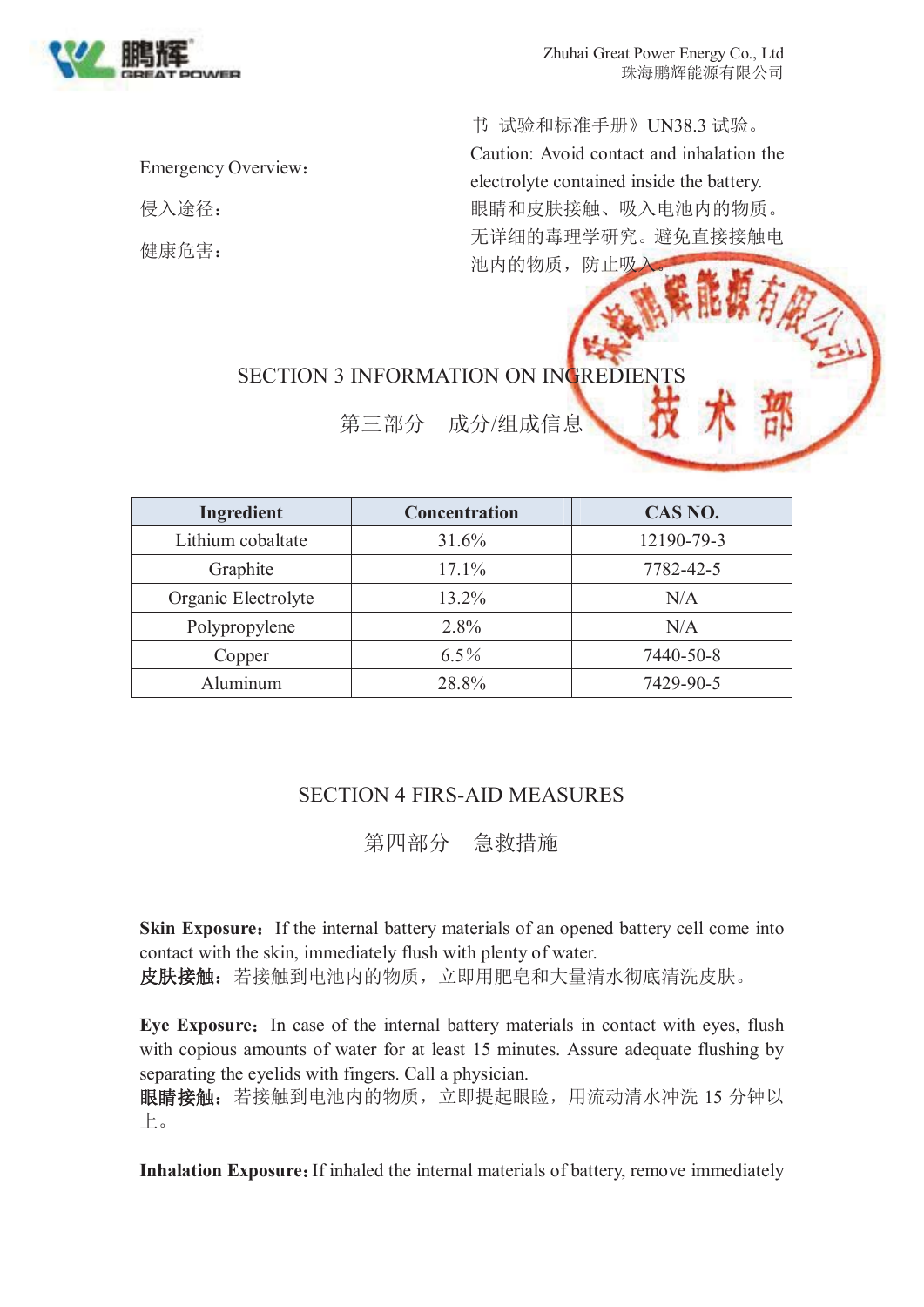

to fresh air and seek medical attention. 吸入:若吸入电池内的物质,立即脱离现场至空气新鲜处。

**Oral Exposure:** If swallowed the internal materials of battery, do not induce vomiting. Seek immediate Medical attention.

食入:若食入电池内的物质,不宜催吐,立即就医。

# SECTION 5 FIRE FIGHTING MEASURES

第五部分 消防措施

**Extinguishing Media:** 

Suitable: Dry chemical, Sandy soil, Carbon dioxide or appropriate foam. 灭火方法及灭火剂:可用干粉、砂土、泡沫和二氧化碳灭火。

### **Firefighting:**

Protective Equipment: wear self-contained breathing apparatus and protective clothing to prevent contact with skin and eyes.

Specific hazards: Emit toxic fumes under fire conditions.

灭火注意事项及措施:消防员应戴自给正压式呼吸器,穿消防防护服以防止皮肤 和眼睛的接触。

# SECTION 6 ACCIDENTAL RELEASE MEASURES

第六部分 泄露应急处理

### **Procedure of Personal Precaution:**

If batteries show signs of leaking, avoid skin or eye contact with the material leaking from the battery. Use chemical resistant rubber gloves and non-flammable absorbent materials for clean up. Mix with inert material(e.g. Dry sand, vermiculite) and transfer to sealed container for disposal.

应急处理:若电池内的物质泄露,用洁净铲子收集于干燥、洁净、有盖的容器中 待处置。处理人员应穿合适的防护服。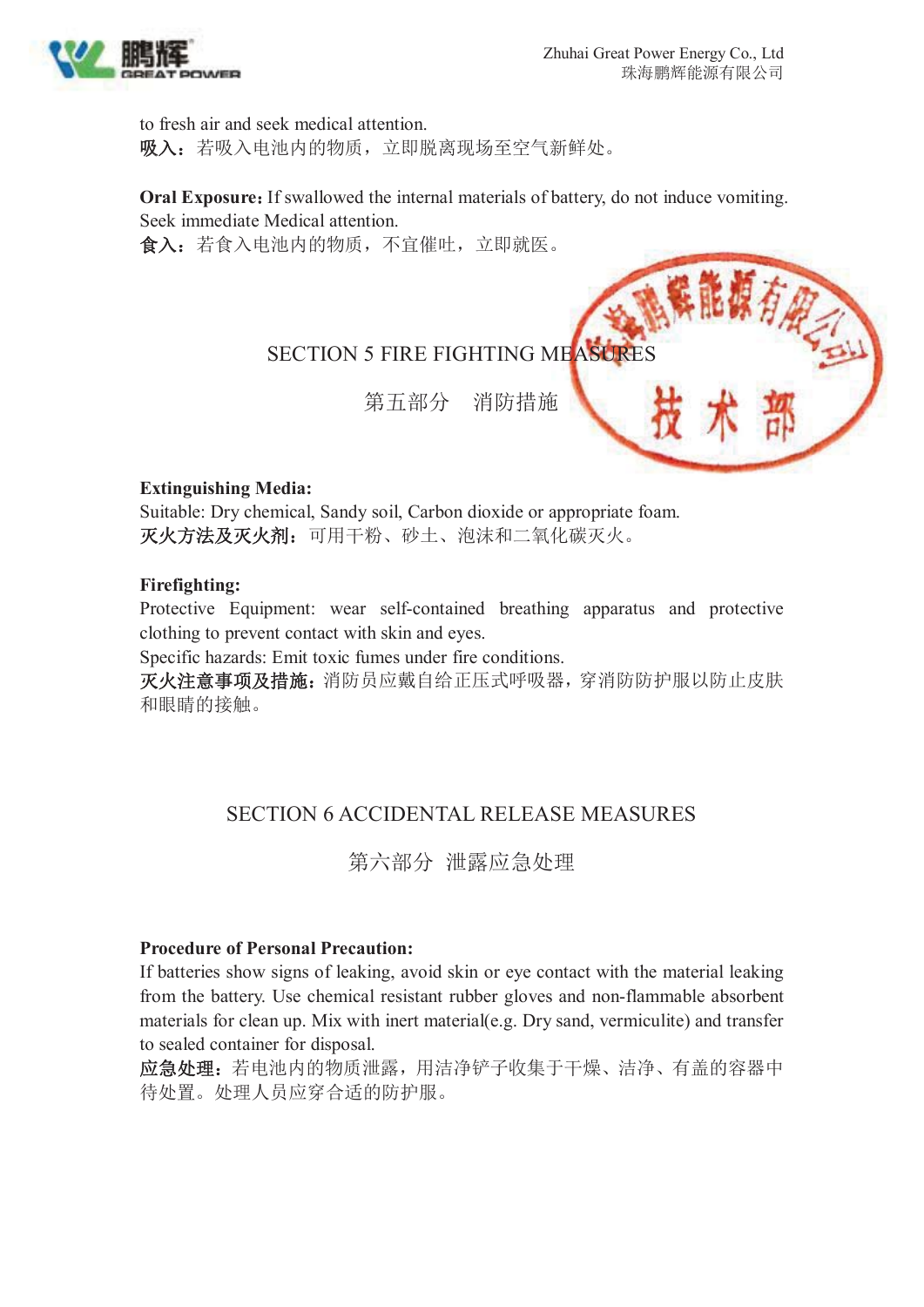

### SECTION 7 HANDLING AND STORAGE

### 第七部分 操作处置与储存

Handling: Keep away from ignition sources, heat and flame. Such batteries must be packed in inner packages in such a manner as to effectively prevent short circuits and to prevent movement which could lead to short circuits. Avoid mechanical or electrical abuse. More than a momentary short circuit will generally reduce the battery service life. Avoid reversing battery polarity within the battery assembly. In case of a battery unintentionally be crushed, rubber gloves must be used to handle all battery components. Avoid contact with eyes, skin. Avoid inhalation. No smoking at working site. Materials to Avoid: Strong oxidizing agents, Corrosives.

操作处置注意事项: 操作人员应经过培训,严格遵守操作规程。建议操作人员穿 一般作业防护服,带安全手套。远离火种、热源,避免阳光直射。工作场所严禁 吸烟。工作场所应有通风系统和设备。避免随意拆卸电池和弄错正负极。须牢记 在内包装中,以有效防止短路和防止可导致短路的移动。万一电池内的物质泄露, 避免眼睛、皮肤直接接触,避免吸入。应与强氧化剂、腐蚀品分开存放。

Storage: Store in a cool, well-ventilated area. Keep away from ignition sources, heat and flame. Such batteries must be packed in inner packages in such a manner as to effectively prevent short circuits and to prevent movement which could to short circuits. Materials to Avoid: Strong oxidizing agents, Corrosives.

储存注意事项:储存于阴凉、通风的库房内。远离火种、热源,避免阳光直射。应与强氧化 剂、腐蚀品分开存放。储存区配备相应品种和数量的消防器材、泄露应急处理设备和合适的 收容材料。

### SECTION 8 EXPOSURE CONTROL/PPE

第八部分 接触控制/个体防护

### **Engineering Controls:**

Use ventilation equipment if available. Safety shower and eye bath **Personal Protective Equipment:** 

Respiratory System: Not necessary under conditions of normal use. Eyes: Not necessary under conditions of normal use. Clothing: Wear appropriate protective clothing. Hand: Safety gloves. **Other Protect**:

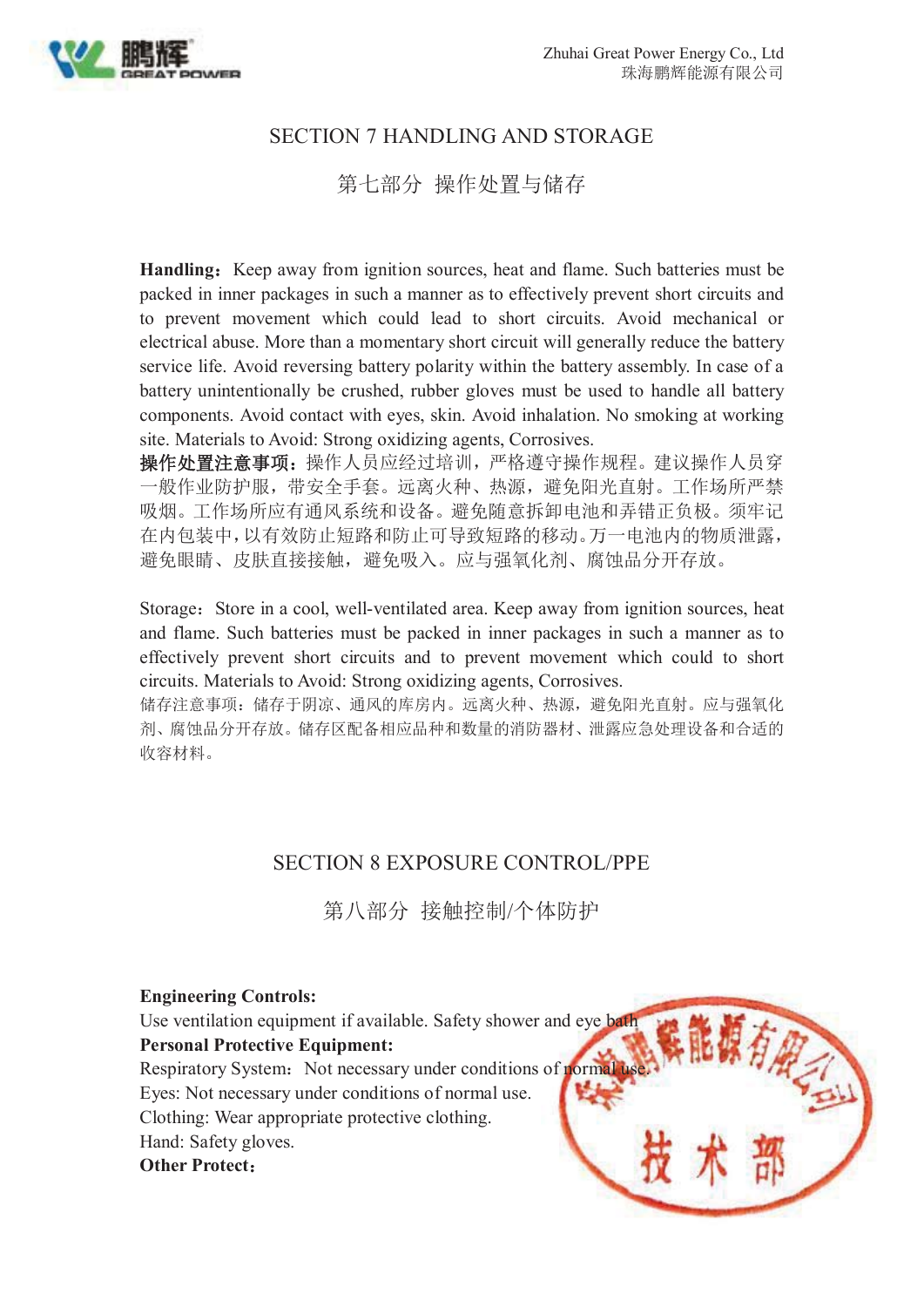

No smoking, drinking and eating at working site. Wash thoroughly after handling.

| 最高容许浓度: | 未制定标准                 |
|---------|-----------------------|
| 检测方法:   | 无                     |
| 工程控制:   | 有通风系统和设备。提供安全淋浴和洗眼设备。 |
| 呼吸系统防护: | 正常使用情况下不需要。           |
| 眼睛防护:   | 正常适应情况下不需要。           |
| 身体防护:   | 穿一般作业防护服。             |
| 手防护:    | 带安全手套。                |
| 其它防护:   | 工作现场严禁吸烟、进食。工作后,淋浴更衣。 |

### SECTION 9 PHYSICAL/CHEMICAL PROPERTIES

第九部分 理化特征

外观与性状: 方型电池 Odor: Odorless 气味: 无臭 Melting Point/°C: >300℃ 熔点: >300℃ 溶解性: 部分溶于水

Appearance: Prismaticr battery Solubility: Partial soluble in water 不可 **SECTION 10 STABILITY AND REACTI** 第十部分 稳定性与反应活性

### **Stability:**

Stable under normal temperatures and pressures.

### **Conditions to Avoid:**

Avoid exposure to heat and open flame. Avoid mechanical or electrical abuse. Prevent short circuits. Prevent movement which could lead to short circuits.

#### **Materials to Avoid:**

Strong oxidizing agents, Corrosives.

### **Hazardous Polymerization:**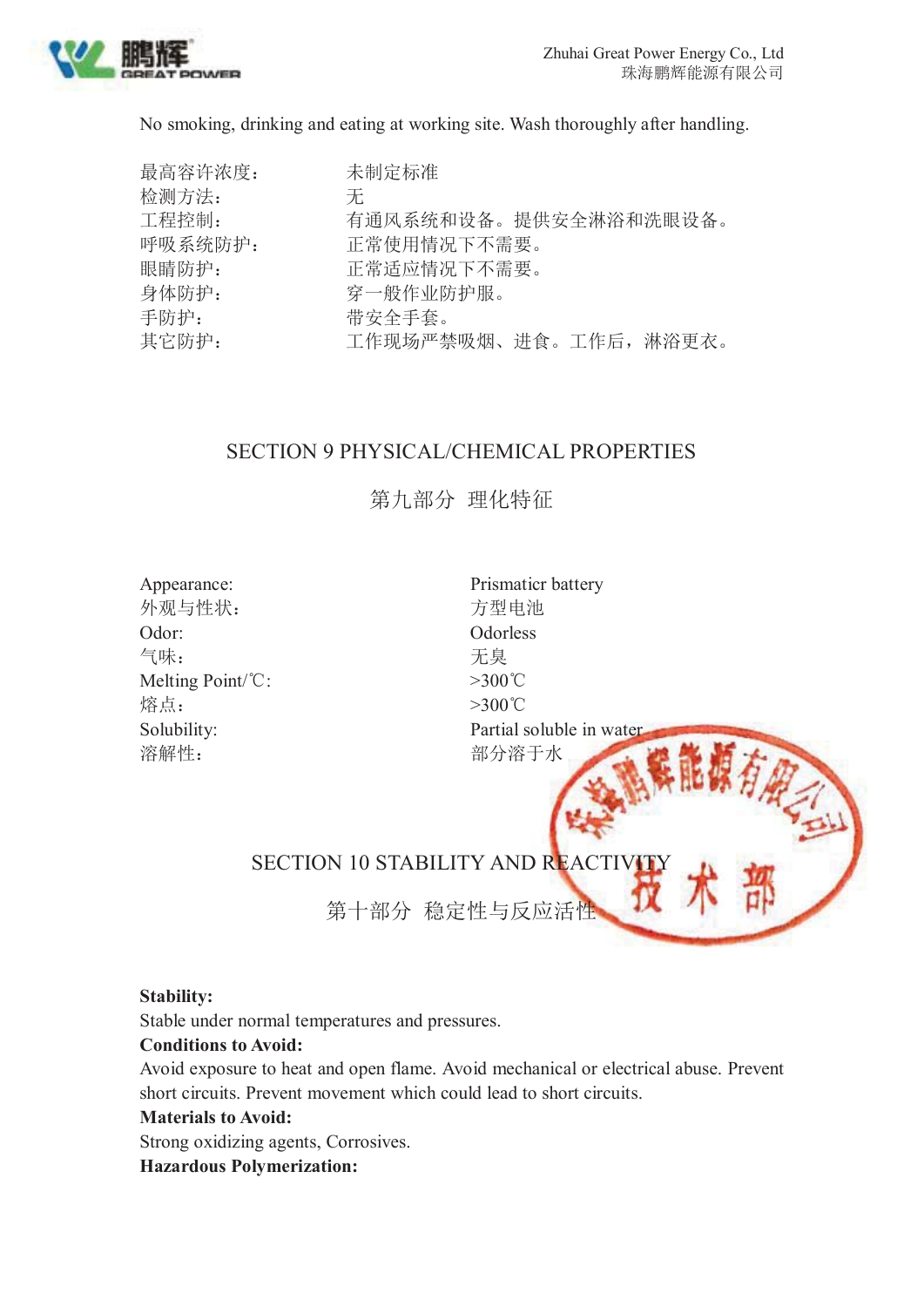

### Will not occur. **Hazardous Decomposition Products:**  Metal oxides, CO, CO2.

稳定性: 常温常压下稳定 聚合危害: 不聚合。

避免接触的物质: 强氧化剂、腐蚀品。 避免接触的条件: 误操作,高温,防止短路和防止可导致短路的移动。 有害分解产物: 金属氧化物、CO/CO2 等。

# SECTION 11 TOXICOLOGICAL INFOPMATION

第十一部分 毒理学资料

# **Toxicity Data:**

Not available.

### **Irritation Data:**

The internal battery mater ials may cause irritatin to eyes and ski

急性毒性: 无资料

刺激性: 其中的电解质对眼睛、皮肤有刺激性。

# SECTION12 ECOLOGICAL INFORMATION

第十二部分 生态学资料

No data available.

| 生态毒性:   | ジだ ホオ<br>科<br>চা |
|---------|------------------|
| 生物降解性:  | ゾハ<br>科<br>ΓTΙ   |
| 非生物降解性: | 料<br>ット・ナ<br>'nт |

# SECTION 13 DISPOSAL CONSIDERATION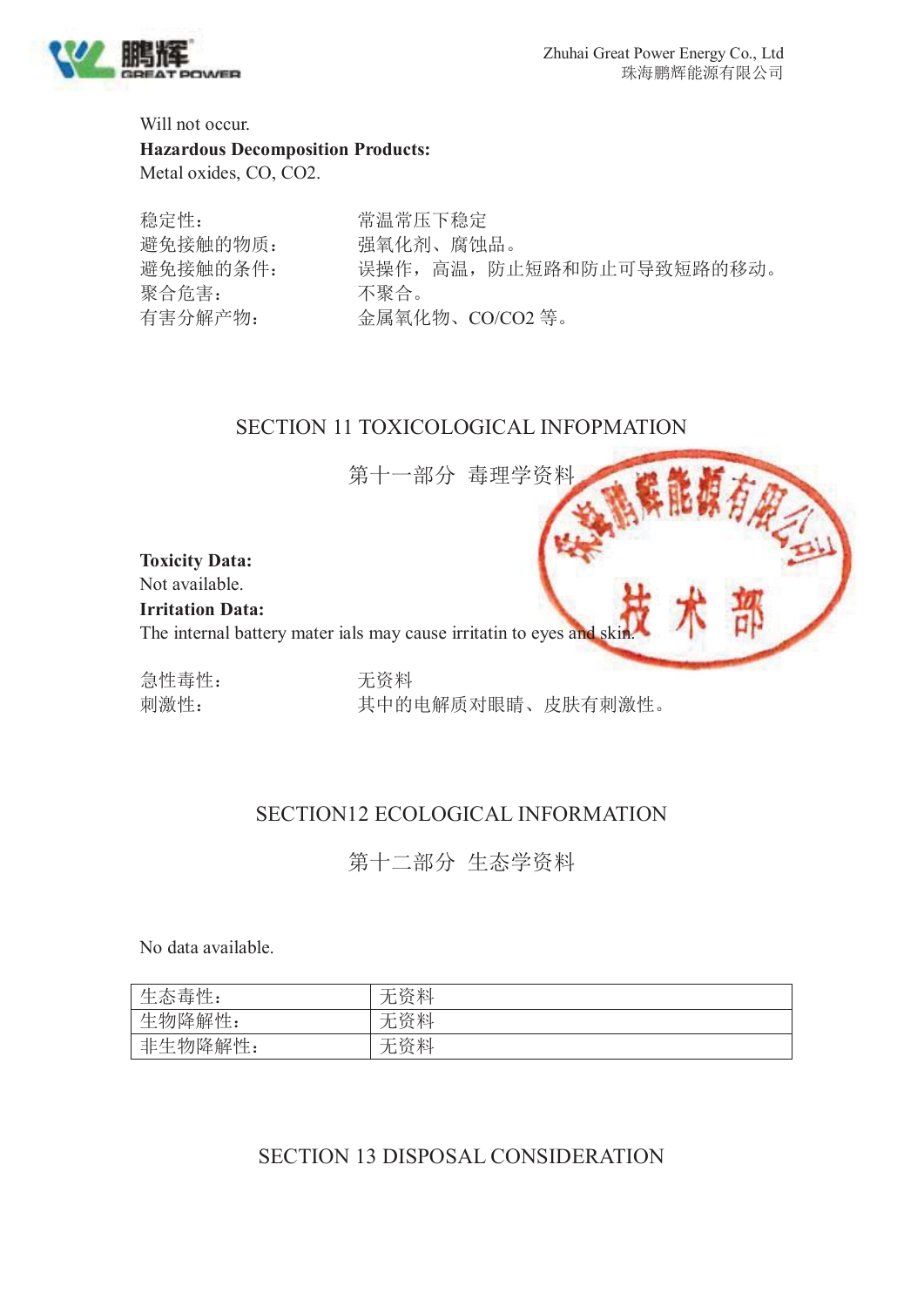

第十三部分 废气处理

### **Appropriate Method of Disposal of Substance:**

Lithium batteries are best disposed of as a non-hazardous waste when fully or mostly discharged. Contact a licensed professional waste disposal service to dispose of large quantities materials.

废弃处置方法:废弃电池的处置应符合《中华人民共和国固体废物污染环境防治 法》,《废电池污染防治技术政策》等有关法律、法规、政策和标准的要求。

### SECTION 14 TRANSPORT INFORMATION

第十四部分 运输信息

 $\frac{1}{2}$ 运输标签:锂电电标记,第9类锂电池危险品标签,仅限货机标签 Label for conveyance: Lithium Battery Mark, class 9 lithium bat lable,Cargo Aircraft Only Label. UN 编号:UN3480 UN Number: UN3480 包装级别:不适用 Packaging Group:N/A Ems 编号: F-A, S-I Ems No:  $F-A, S-I$ 海洋污染物: 无 Marine pollutant:No 正确的装运名称: 锂电子电池(包括锂离子聚合物电池) Proper Shipping name:Lithium ion batteries(Including lithium ion polymer batteries) 危险分类:货物符合 IATA 第 61 版《危险品规则》包装说明 965 第 IB 节规定(2019 年版),《国际海运危险货物规则》特殊规 188 海运危险货物规则(Amdt.39-18) 2016 版,包括通过 UN38.3 测试手册要求。 Hazard Classification: The goods are complied with the requiremants of

Section IB of Packing instruction 965 of 61<sup>st</sup> DGR Manual of IATA(2019 Edition), special provision 188 of IMDG CODE (Amdt. 39-18) 2016 Edition,including the passing of the UN38.3 test.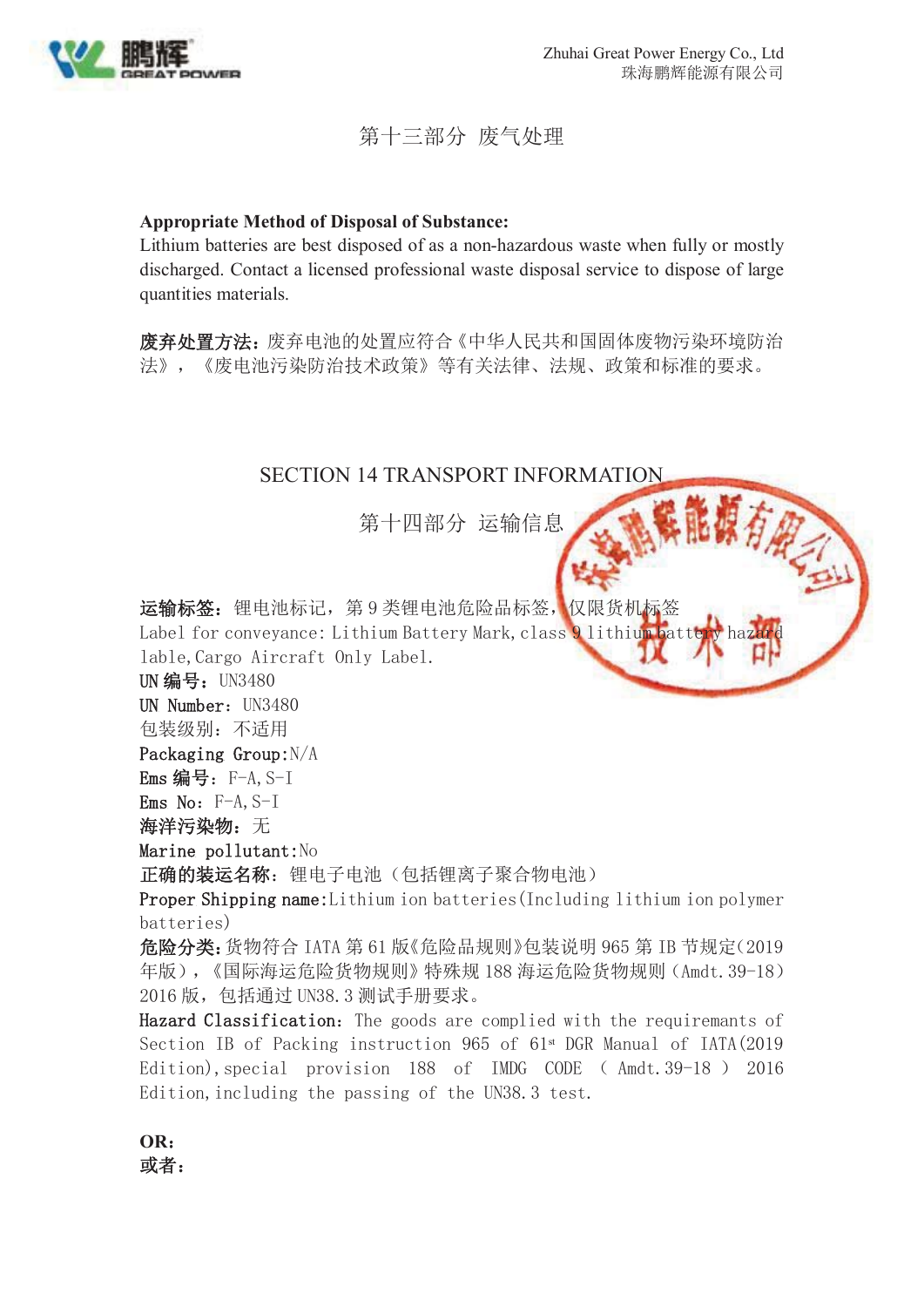

运输标签: 锂电池操作标记 Label for conveyance: Lithium Battery Mark UN Number: UN3481 包装级别:不适用 Packaging Group:N/A Ems 编号: F-A, S-I Ems No:  $F-A, S-I$ 海洋污染物: 无 Marine pollutant:No 正确的装运名称: 安装在设备中的锂电子电池(包括锂离子聚



Proper Shipping name:Lithium ion batteries contained in equipment(Including lithium ion polymer batteries)

危险分类:货物符合 IATA 第 61 版《危险品规则》包装说明 967 第 II 节规定(2019 年版),《国际海运危险货物规则》特殊规 188 海运危险货物规则(Amdt.39-18) 2016 版,包括通过 UN38.3 测试手册要求。

Hazard Classification: The goods are complied with the requiremants of Section II of Packing instruction 967 of  $61<sup>st</sup>$  DGR Manual of IATA(2019 Edition), special provision 188 of IMDG CODE (Amdt. 39-18) 2016 Edition,including the passing of the UN38.3 test.

# SECTION 15 REGULATORY INORMATION

第十五部分 法规信息

### **ICAO**:

1. Unless be exempted according to ICAO TI, the lithium ion cell/batteries (UN3840, PI 965) and lithium metal Cell/batteries (UN3090, PI 968) are forbidden for carriage on passenger aircraft.

2. Unless be approved according to ICAO TI, Lithium ion cells/batteries (UN3480, PI 965) must be offered for transport at a state of charge (SoC) not exceeding 30% of their rated design capacity.

3.A shipper is not permitted to offer for transport more than one (1) package prepared according to section II of PI 965 and PI 968 may be placed into an overpack.

4.Packages prepared according to Section II of PI 965 and PI 968 must be offered to the operator separately from other cargo and must not be loaded into a unit load device (ULD) before being offered to the operator.

国内法规: